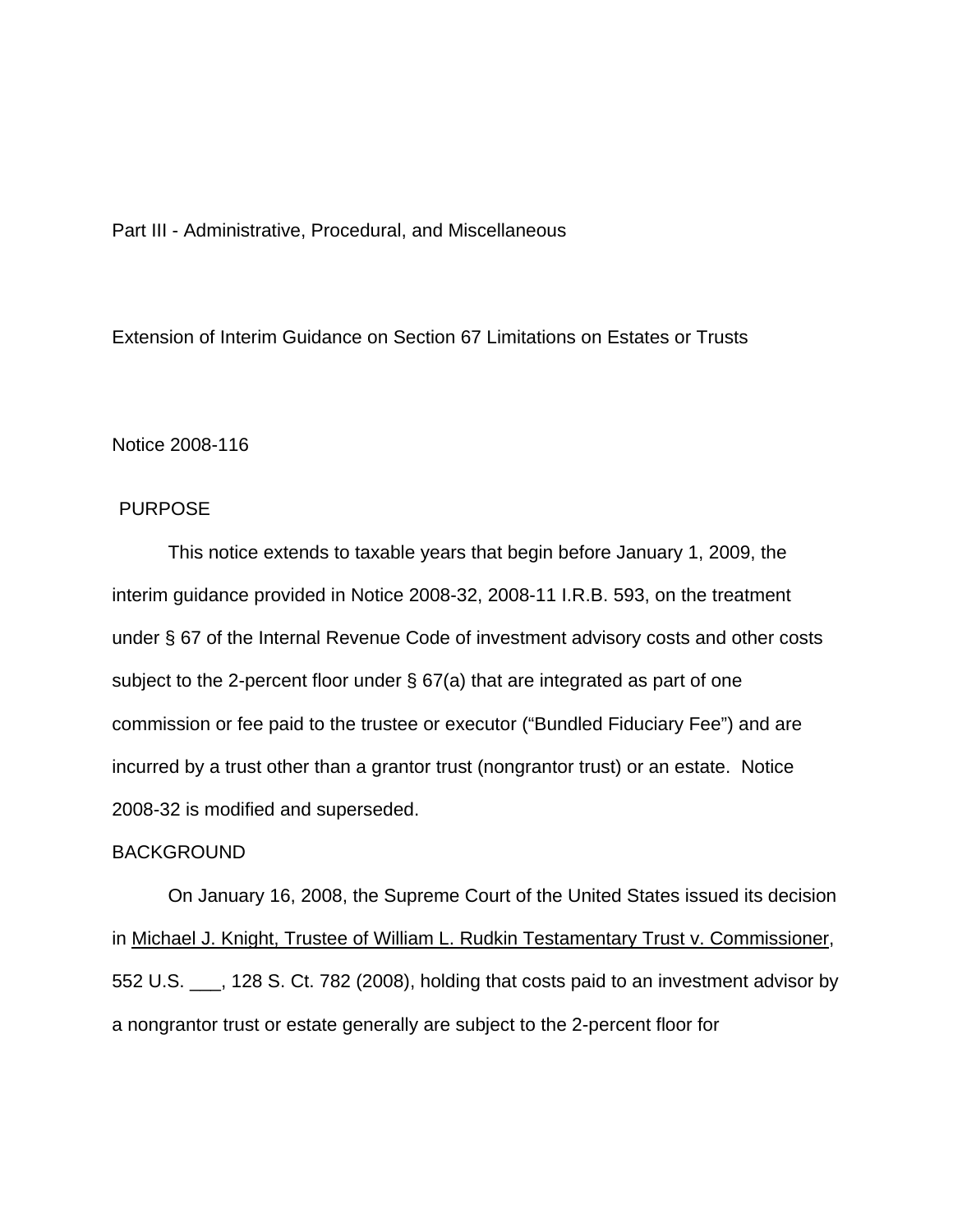miscellaneous itemized deductions under § 67(a). The IRS and the Treasury Department expect to issue regulations under § 1.67-4 of the Income Tax Regulations consistent with the Supreme Court's holding in Knight. The regulations also will address the issue raised when a nongrantor trust or estate pays a Bundled Fiduciary Fee for costs incurred in-house by the fiduciary, some of which are subject to the 2 percent floor and some of which are fully deductible without regard to the 2-percent floor. The regulations, however, will not be issued in time to be applicable to the 2008 taxable year.

 Notice 2008-32 provides interim guidance that specifically addresses the treatment of a Bundled Fiduciary Fee. In short, Notice 2008-32 provides that taxpayers will not be required to determine the portion of a Bundled Fiduciary Fee that is subject to the 2-percent floor under § 67 for any taxable year beginning before January 1, 2008. EXTENSION OF INTERIM GUIDANCE

Taxpayers will not be required to determine the portion of a Bundled Fiduciary Fee that is subject to the 2-percent floor under § 67 for any taxable year beginning before January 1, 2009. Instead, for each such taxable year, taxpayers may deduct the full amount of the Bundled Fiduciary Fee without regard to the 2-percent floor. Payments by the fiduciary to third parties for expenses subject to the 2-percent floor are readily identifiable and must be treated separately from the otherwise Bundled Fiduciary Fee.

## EFFECT ON OTHER DOCUMENTS

Notice 2008-32 is modified and superseded.